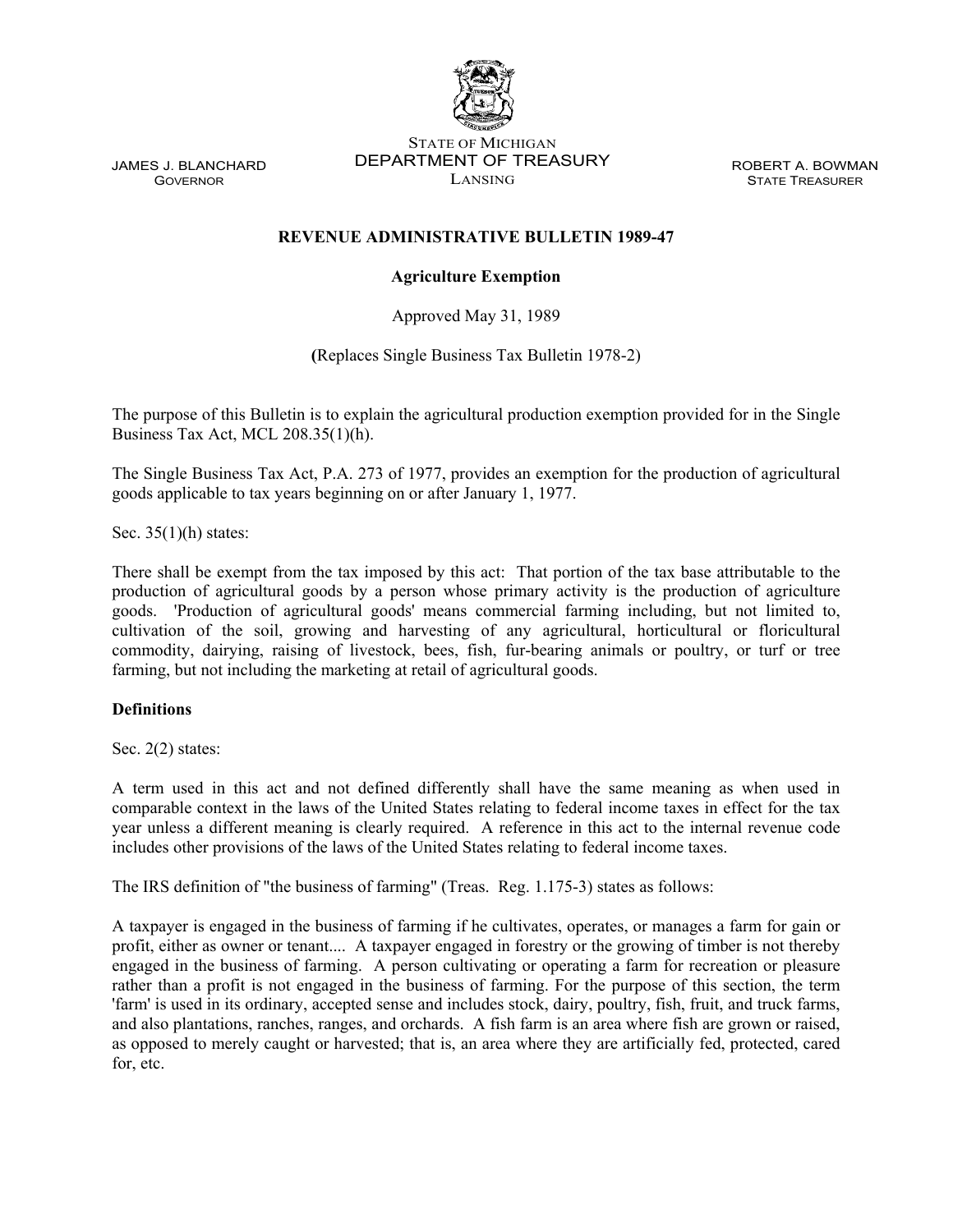#### **Farm and Non-Farm Activities**

The exemption from Single Business Tax (SBT) for commercial farming is limited to a farmer engaged in the active production of agricultural goods, including the cultivating of the soil and growing and harvesting of the agricultural goods, but not including the forestry or timber industry, or commercial fishermen. Commercial farming also includes certain activity required in the storage and/or non-retail marketing of agricultural goods produced by the owner.

### **Examples of farm activity:**

1. The planting, cultivating and harvesting of agricultural goods.

2. The drying, packing, packaging, processing, freezing, and grading of owner- produced agricultural goods (i.e., cutting, drying, and packaging fruits or vegetables).

3. The storing or delivering to storage, or retail market, or a carrier of transportation to market of ownerproduced agricultural goods.

### **Examples of non-farm activity:**

1. Processes which change the agricultural good from its raw or natural state (i.e., extraction of juices from fruits or vegetables and processing of maple sap into maple syrup or maple sugar).

2. Processes after the character of the agricultural goods has been changed from its raw or natural state.

3. Services performed on agricultural goods belonging to others.

4. Processes in connection with commercial canning or commercial freezing or in connection with any agricultural goods after its delivery to a terminal market for distribution for consumption.

5. Processes in connection with marketing agricultural goods at retail. This includes all activities necessary to market the goods to the final consumer but does not include the farm activities defined in farm activity examples 1 and 2 above.

#### **Filing Requirements**

This exemption is available to persons whose "primary activity" is the production of agricultural goods. Primary activity is determined by comparing the tax base attributable to farm and non-farm activity. (The tax base computation is found on line 12a of form C-8000, SINGLE BUSINESS TAX ANNUAL RETURN.)

1. If the tax base attributable to farm activity is equal to or less than the tax base attributable to non-farm activity, then farming is not the "primary activity" and there is no exemption for any of the activity. SBT is computed on the farm and non-farm activity.

2. If the tax base attributable to the farm activity is greater than the tax base attributable to non-farm activity, then the taxpayer's primary activity is farming. SBT is computed only on the non-farm activity.

Filing an annual SBT return is required if gross receipts from non-farm activity are greater than \$40,000.

Where the taxpayer's primary activity is farming and the taxpayer is required to file SBT because of nonfarm activity, then certain credits against the tax, exemptions from the tax, and reduction to tax base are calculated based on the total tax base from non-farm and farm activities. This total tax base must be used